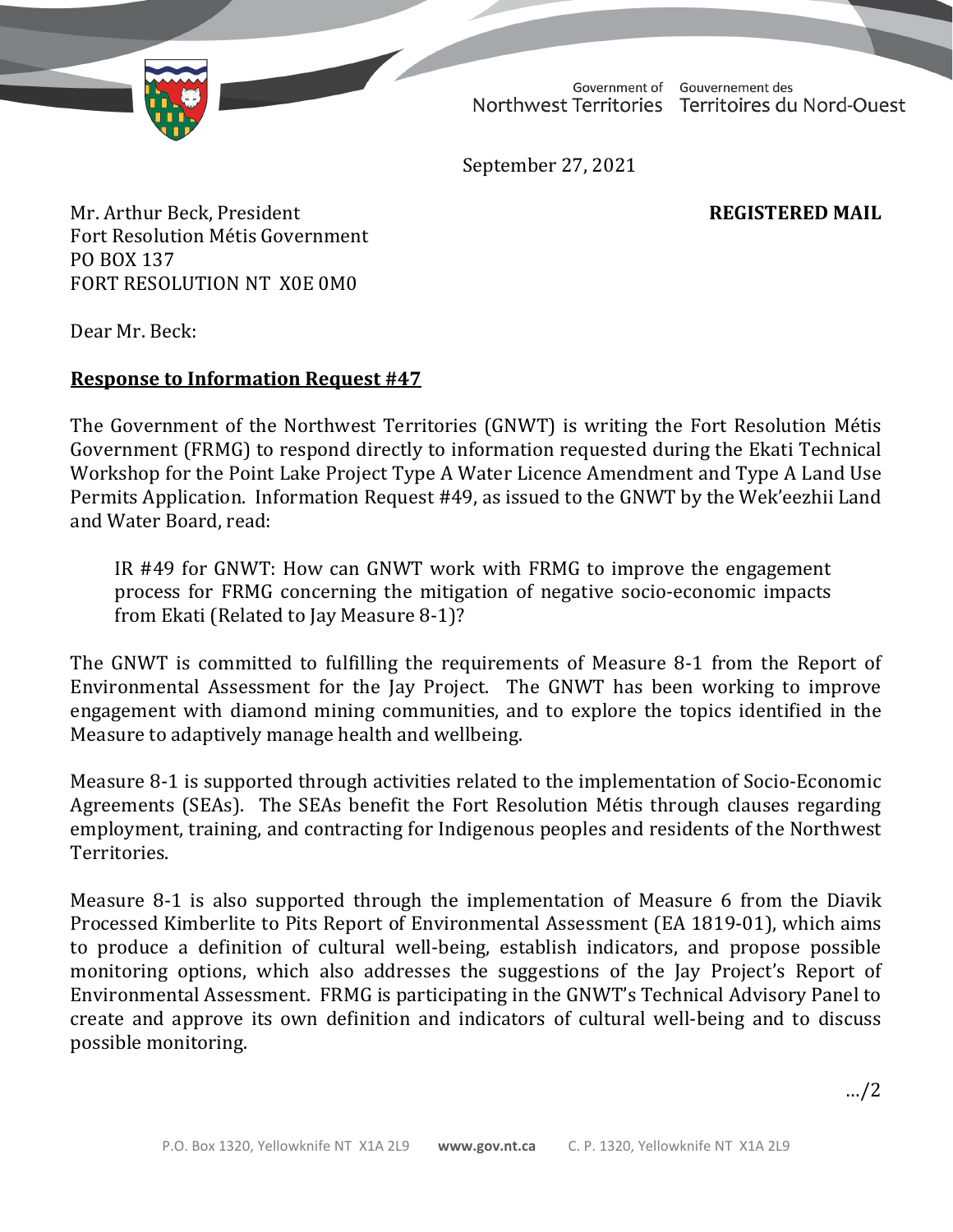To discuss how GNWT can better collaborate and engage with FRMG for current and future initiatives, we would like to schedule a meeting between FRMG and the Deputy Ministers of Industry, Tourism and Investment (ITI) and Education, Culture and Employment, Ms. Pamela Strand and Mr. John MacDonald respectively. We would like to discuss possible approaches with FRMG to improve engagement under the SEA for Ekati mine. Please contact Ms. Rachel Marin, Senior Administrative Coordinator to ITI Deputy Minister Ms. Strand, to schedule this joint meeting. She can be contacted at 867-767-9060, extension 63000 or by email at Rachel\_Marin@gov.nt.ca.

Sincerely,

Caroline Wawzonek Minister Industry, Tourism and Investment

c. The Honourable Caroline Cochrane Premier

> Mr. Garry Bailey, President Northwest Territory Métis Nation

Mr. Allan Heron, President Fort Smith Métis Council

Mr. Trevor Beck, President Hay River Métis Government Council

Ms. Shaleen Woodward Principal Secretary

Mr. Martin Goldney Secretary to Cabinet/Deputy Minister Executive and Indigenous Affairs